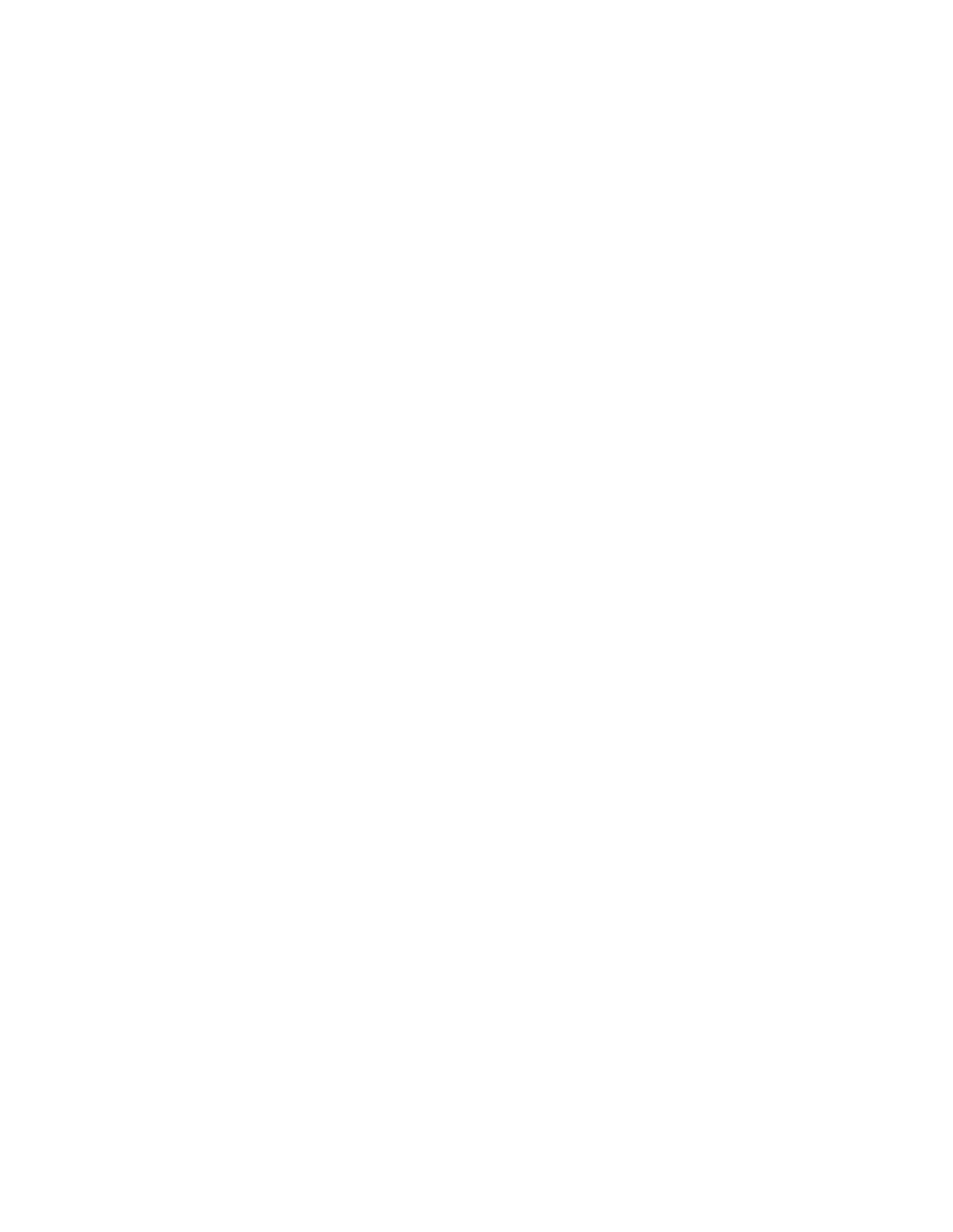## **PERFORMANCE EVALUATION OF A BIORETENTION SYSTEM Earth Rangers, Vaughan**

Final Report

Prepared by:

Toronto and Region Conservation

Under the

Sustainable Technologies Evaluation Program

**March 2014** 

© Toronto and Region Conservation Authority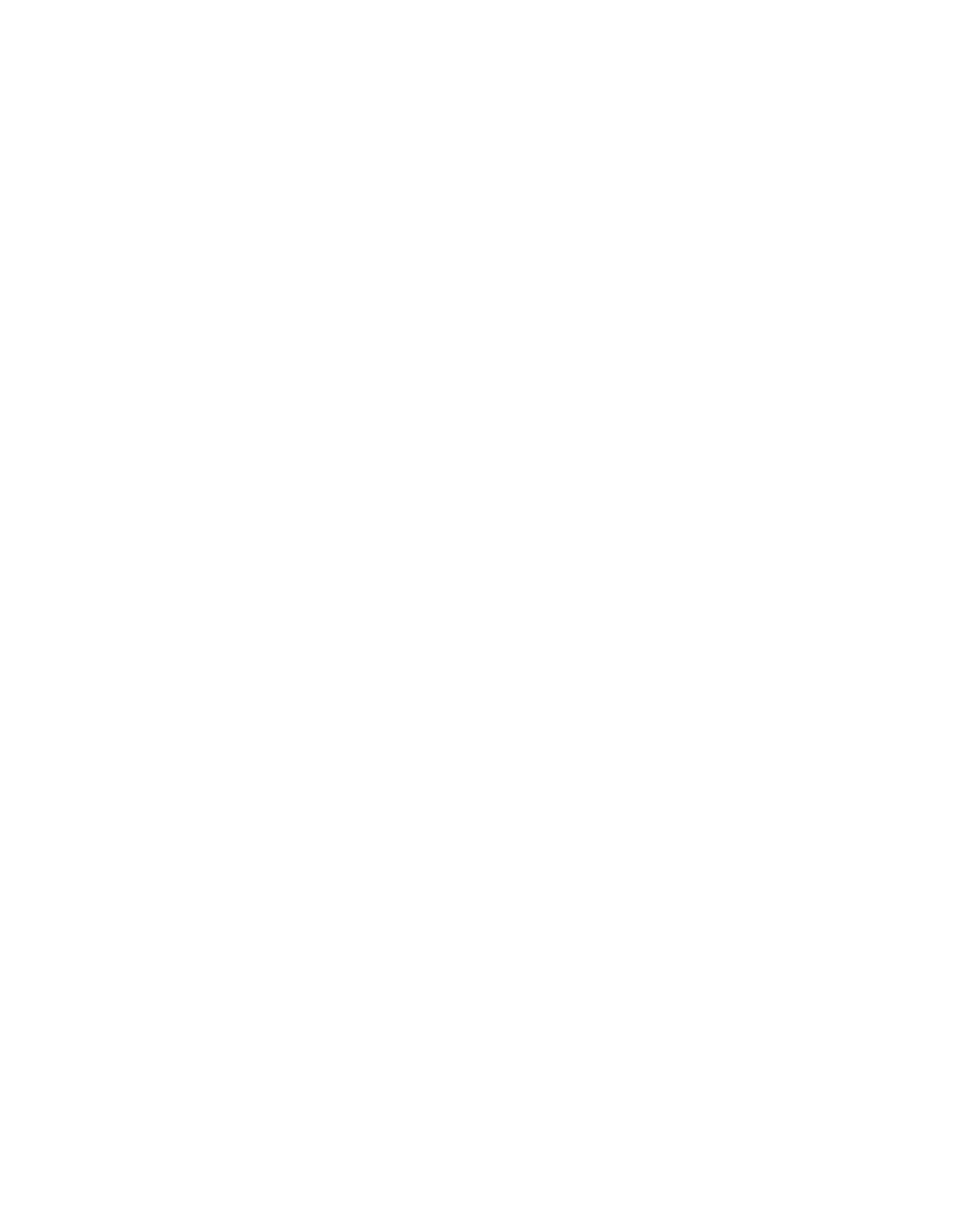## **NOTICE**

The contents of this report do not necessarily represent the policies of the supporting agencies. Although every reasonable effort has been made to ensure the integrity of the report, the supporting agencies do not make any warranty or representation, expressed or implied, with respect to the accuracy or completeness of the information contained herein. Mention of trade names or commercial products does not constitute endorsement or recommendation of those products.

## **PUBLICATION INFORMATION**

This research was undertaken by the Toronto and Region Conservation Authority's (TRCA) Sustainable Technologies Evaluation Program. TRCA field support was provided by Christy Graham, Matt Derro, Paul Greck, Amanda Wilson and Caitlin Meanwell. Project management support was provided by Glenn MacMillan.

Report Citation: Van Seters, T and Graham, C. 2014. *Evaluation of a Bioretention System – Earth Rangers, Vaughan*. Toronto and Region Conservation's Sustainable Technologies Evaluation Program, Toronto, Ontario.

Reports prepared under the Sustainable Technologies Evaluation Program (STEP) are available at www.sustainabletechnologies.ca. For more information about this project or STEP, please contact:

Tim Van Seters, MES, B.Sc. Manager, Sustainable Technologies Toronto and Region Conservation Authority 5 Shoreham Drive, Downsview, Ontario M3N 1S4

Tel: 289-268-3902

Fax: 416-661-6898

E-mail: TVanSeters@trca.on.ca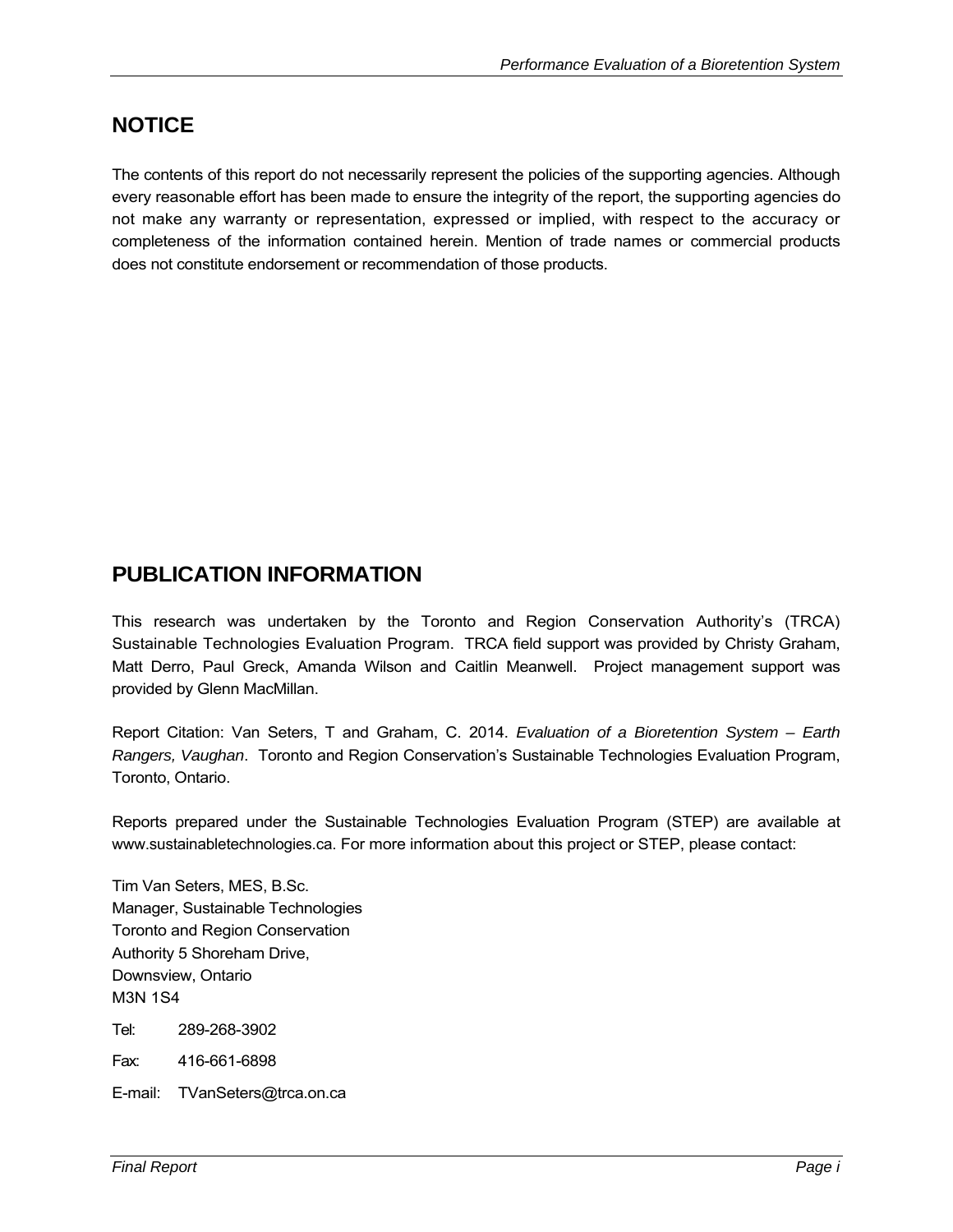## **THE SUSTAINABLE TECHNOLOGIES EVALUATION PROGRAM**

The Sustainable Technologies Evaluation Program (STEP) is a multi-agency program, led by the Toronto and Region Conservation Authority (TRCA). The program helps to provide the data and analytical tools necessary to support broader implementation of sustainable technologies and practices within a Canadian context. The main program objectives are to:

- monitor and evaluate clean water, air and energy technologies;
- assess barriers and opportunities to implementing technologies;
- develop tools, guidelines and policies, and
- promote broader use of effective technologies through research, education and advocacy.

Technologies evaluated under STEP are not limited to physical products or devices; they may also include preventative measures, alternative urban site designs, and other innovative practices that help create more sustainable and liveable communities.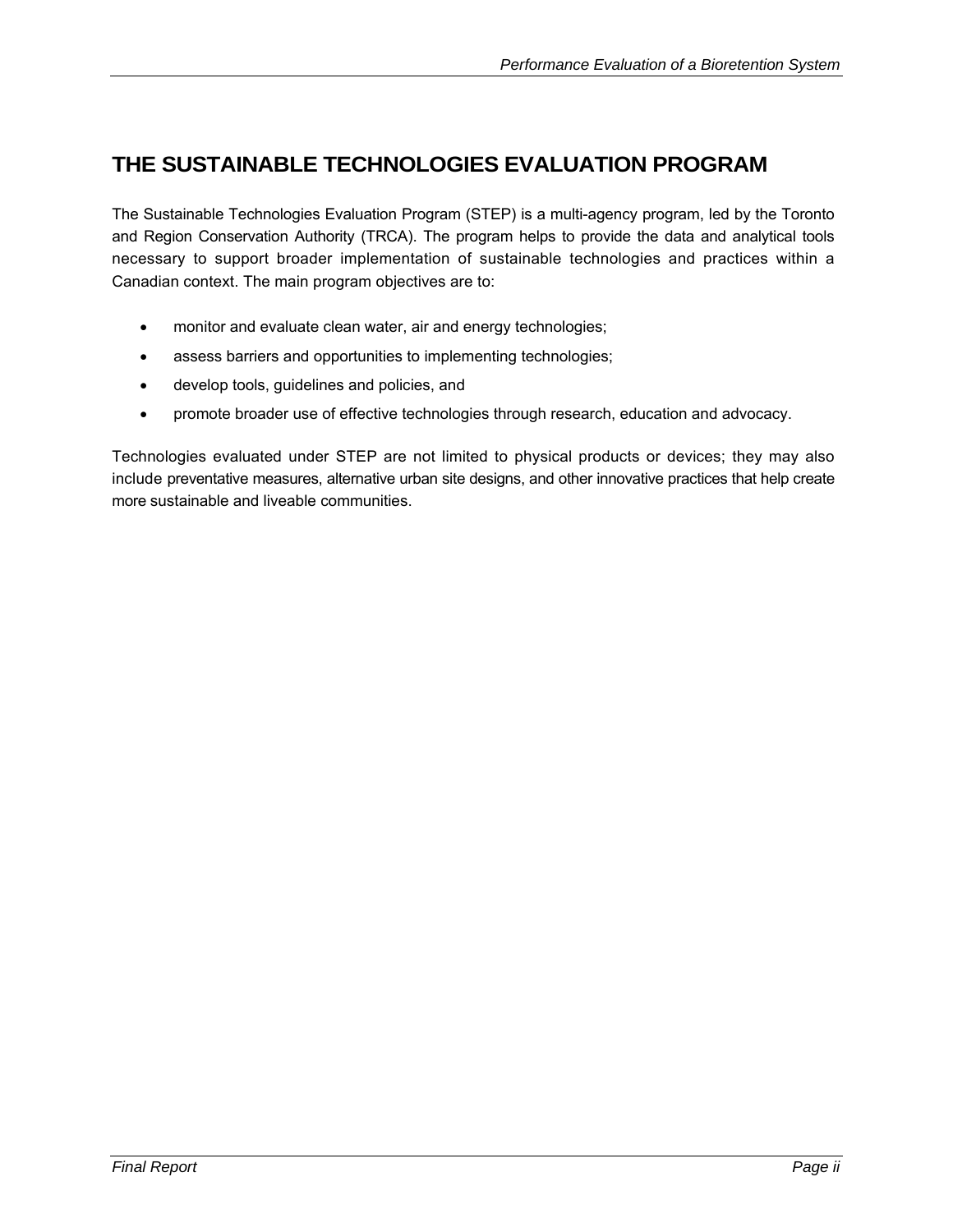# **ACKNOWLEDGEMENTS**

Financial support for this project was generously provided by the following organizations:

- **•** Toronto and Region Remedial Action Plan
- Ontario Ministry of the Environment
- City of Toronto
- Region of Peel
- York Region

In-kind support was provided by the Ontario Ministry of the Environment's Laboratory Services Branch, Earth Rangers, University of Guelph and Toronto and Region Conservation. We also thank Dr Andrea Bradford for assistance with the literature review.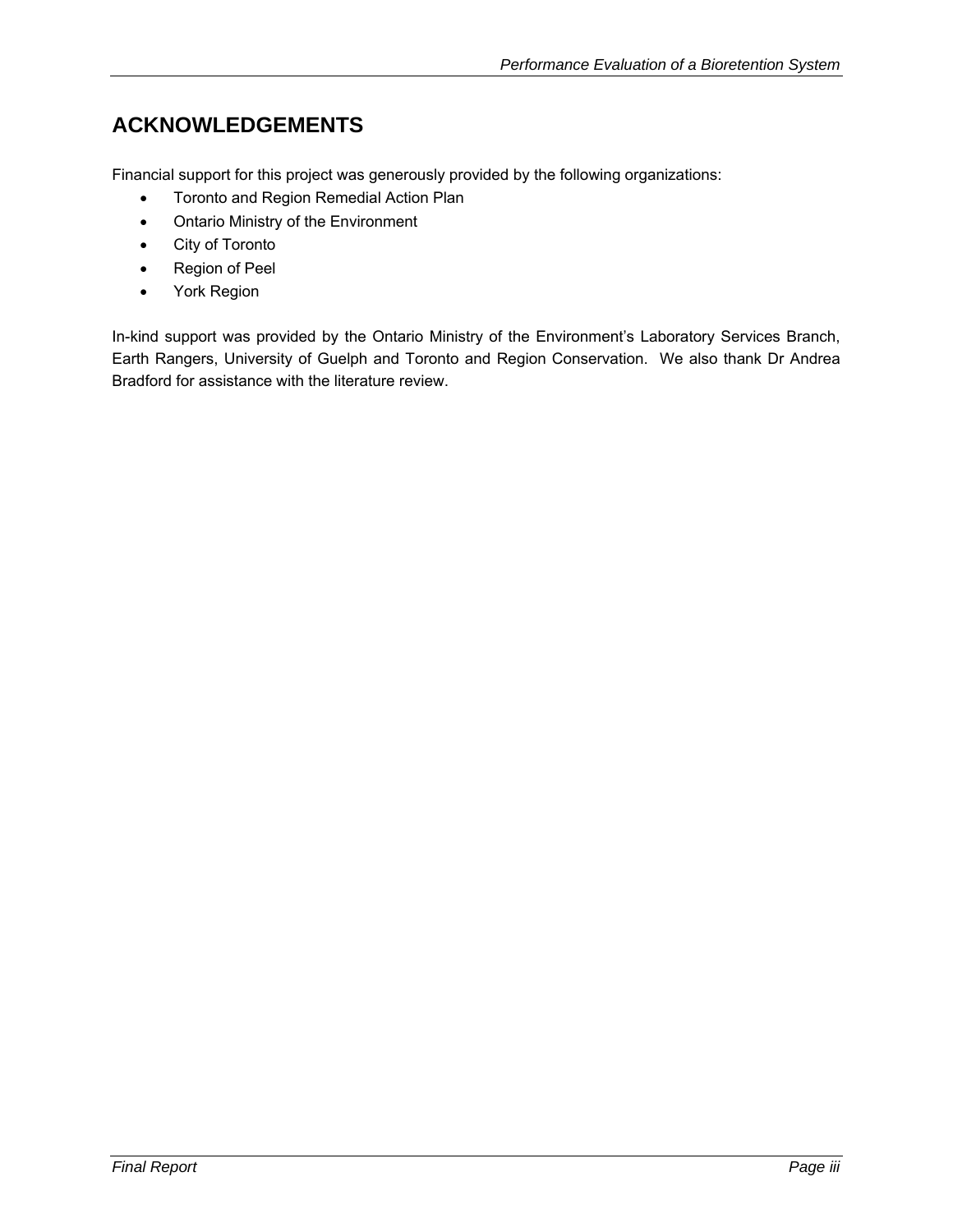## **EXECUTIVE SUMMARY**

Low Impact Development (LID) has emerged as an alternative to sole reliance on conventional urban stormwater management approaches. LID consists of a series of decentralized micro-controls at or near the source of drainage networks that supplements traditional detention facilities. This more distributed approach attempts to reproduce the pre-development hydrologic regime through site planning and engineering techniques aimed at infiltrating, filtering, evaporating and detaining runoff, as well as preventing pollution.

Bioretention is a common LID practice that uses the natural properties of soils, plants and associated microbial activity to infiltrate water and remove pollutants from stormwater runoff. It consists of a shallow, excavated depression with layers of stone, prepared soil mix, mulch and specially selected native vegetation that is tolerant to road salt and periodic inundation. Bioretention systems installed on less permeable native soils may include an underdrain to facilitate drainage. They remove pollutants from runoff through filtration by soil media and uptake by plant roots. Runoff volumes are reduced through evapotranspiration and full or partial infiltration depending on the underlying soil permeability. The practice provides aesthetic benefits and can easily be modified to fit a wide variety of space and drainage contexts, making it one of the more common LID practices for reducing runoff volumes and achieving groundwater recharge targets on development sites.

This study evaluates the performance of a bioretention system that treats runoff from a commercial parking lot. Key parameters examined include runoff volumes, runoff reduction, surface ponding and infiltration, water quality, surface soil and effluent water temperatures and soil moisture. The study also documents key operation and maintenance requirements.

## **Study Site**

The site for this study is a bioretention facility installed in April 2010 on a new parking lot owned by Earth Rangers at the TRCA's Living City Campus at Kortright in the City of Vaughan. The bioretention area was configured as a 123 m<sup>2</sup> linear island in the centre of the parking lot, with 128 m<sup>2</sup> bump outs on either end. A second 84 m<sup>2</sup> swale section to the east was connected to the island via an underdrain, which joins the cells and conveys subsurface flows to a sampling vault along the eastern end of the cell. The sampling vault houses various instruments used to measure flow rates, volumes, water quality and water temperature.

The bioretention surface contains a combination of plants and river rocks. Runoff drains into the bioretention cell and east swale as sheetflow from a 2,272  $m^2$  impermeable interlocking concrete pavement, where it infiltrates into the native soils, is returned to the atmosphere as evapotranspiration, or is conveyed downstream through perforated underdrains approximately 1.3 m below the cell surface. During large rain events, excess ponded runoff is conveyed across the surface to a catchbasin that drains to an outlet to prevent water from backing up onto the parking lot. Native soils in the area consist of silty clay glacial till.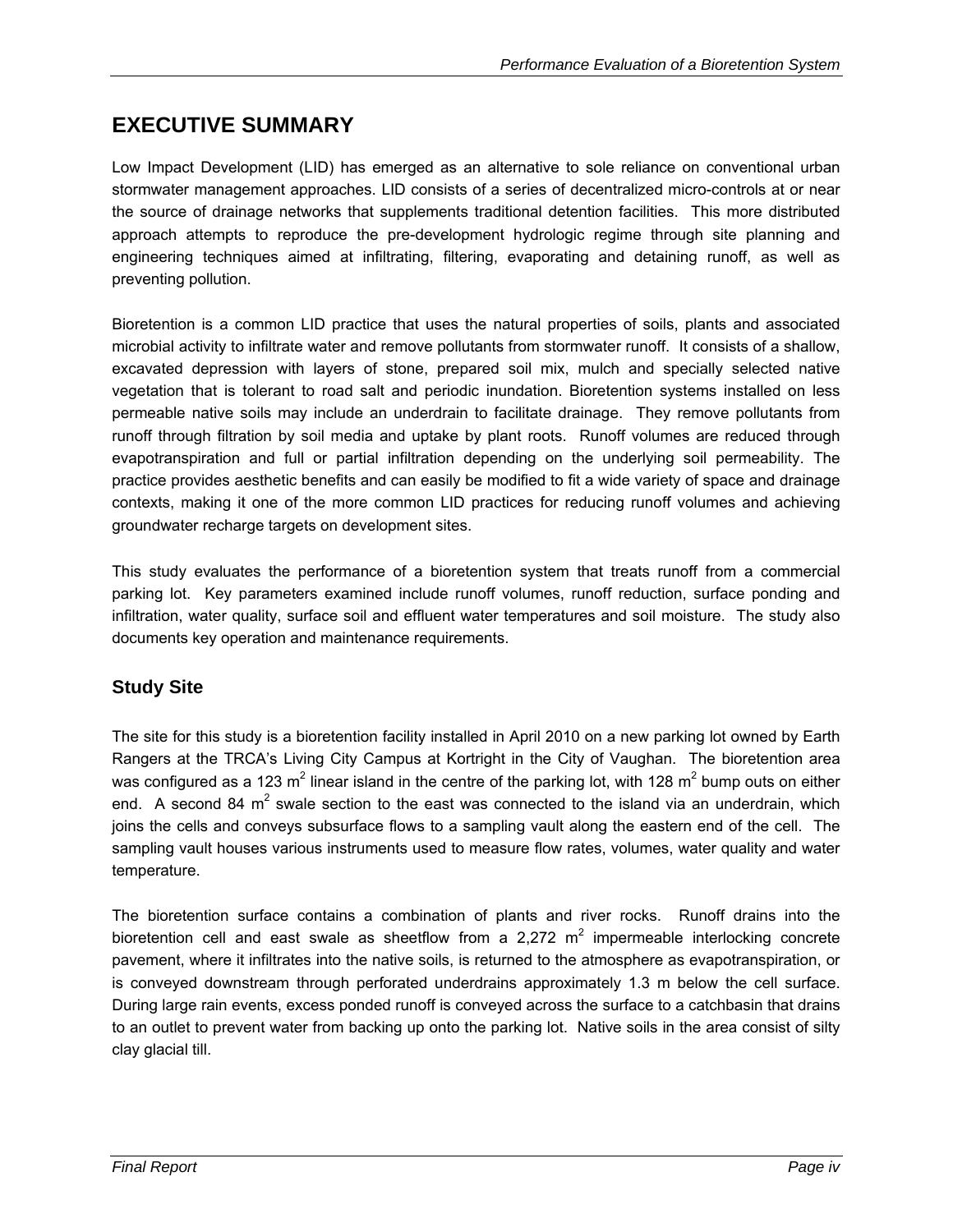### **Study Approach**

The monitoring program consisted of co-ordinated measurements of precipitation, flow, water quality, water temperature and soil moisture. Evapotranspiration was estimated based on actual measurements over the same period in a well vegetated field less than 1 km from the study site. Flows entered the cell as sheetflow and therefore could not be measured directly. Therefore, inflows to the system were estimated from precipitation, using an abstraction factor to account for direct losses from the parking surface. Outflows, water quality and water temperature were monitored in the sampling vault at the outlet. The difference between total inflows and total outflows was used as the basis for calculating the volume of runoff reduced through infiltration and evapotranspiration.

The capacity of the bioretention system to improve water quality was assessed through statistical analysis of the quality of outflows from the bioretention system outlet and the quality of untreated runoff from a nearby asphalt pavement with similar traffic density and sources of contamination. Samples at both locations were volume weighted to account for changes in water quality over the course of the monitored events. Load reduction factors were estimated based on median concentrations and measured runoff and outflow volumes. Water quality variables included solids, chloride, general chemistry, nutrients and metals.

Soil moisture was measured over a two month period at 20 vegetated and non-vegetated locations throughout the cell to assess contributions of vegetation to runoff reduction and the need for irrigation during dry periods in the summer. Soil moisture was measured at 2 and 10 cm depths on a daily basis before and after rain events using a soil moisture meter. Measurements of vegetated and non-vegetated areas at the two depths were analyzed statistically to assess differences.

## **Study Results**

Site observations and monitoring data collected over the two year study period showed that the bioretention system is capable of substantially reducing runoff volumes and improving the quality of stormwater drainage from the parking lot. The main study findings were as follows:

- 1. *Hydrology:* Over 90% of the runoff directed into the facility from the paved drainage area either infiltrated or was returned to the atmosphere as evapotranspiration, indicating that this practice can provide effective stormwater treatment and runoff control even on low permeability soils. Runoff reduction levels were similar in cold (December to March) and warm seasons (April to November) despite slower infiltration during the winter.
- 2. *Surface Ponding and Infiltration:* Throughout the summer, surface ponding occurred only during large or high intensity rain storms, and rarely for more than 20 minutes, indicating rapid infiltration. During winter, ponding was less frequent but lasted longer, particularly when snow melt events were combined with rain. Surface temperature measurements and direct observations revealed that winter ponding was caused by the formation of a thin layer of ice at the surface. In all cases, the parking lot remained free of standing water because the overflow elevation was below that of the pavement surface.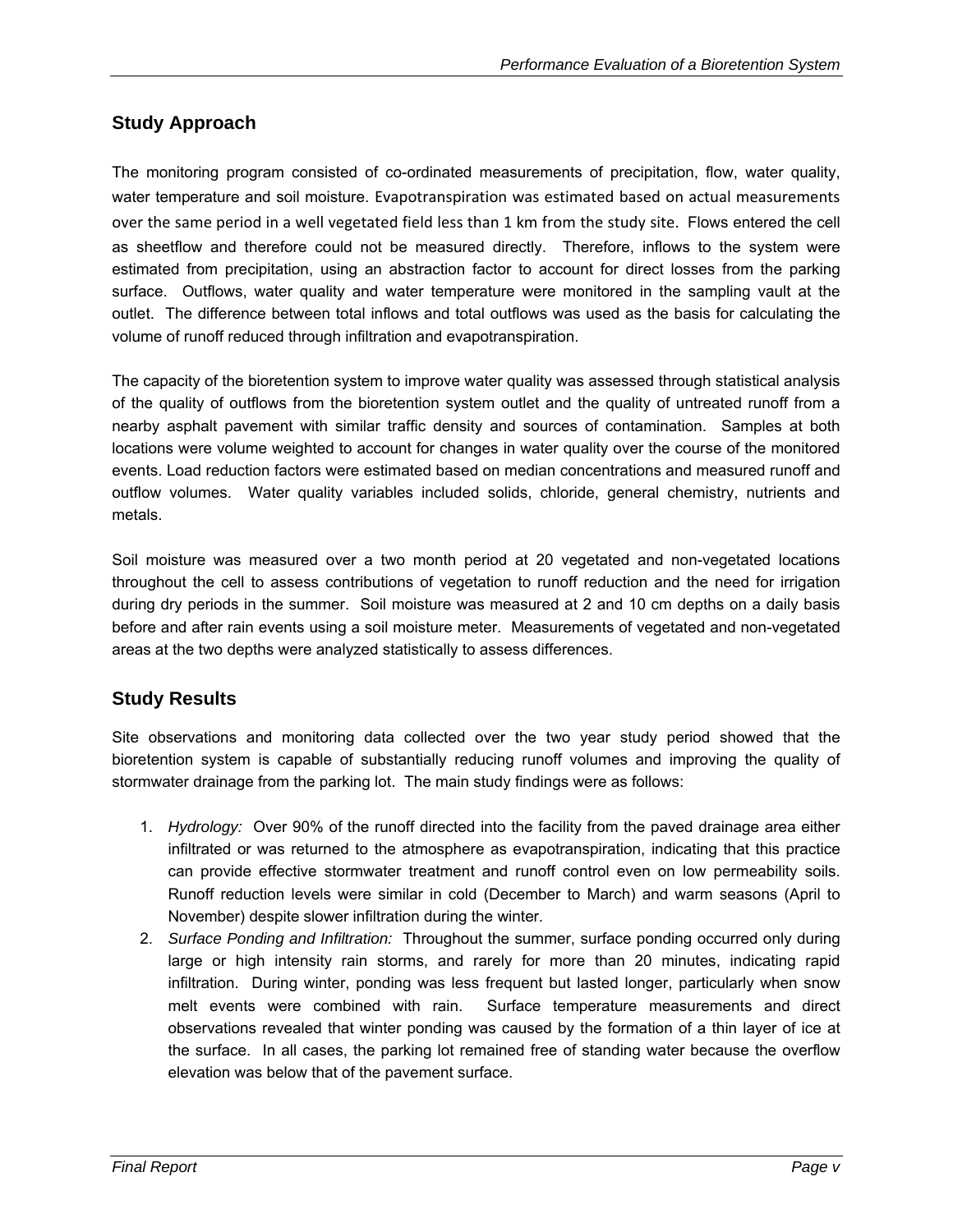- 3. *Evapotranspiration:* Evapotranspiration estimates derived from actual measurements over the same period in a well vegetated field less than 1 km from the study site indicated that approximately 8.9 and 9.6% of total runoff inputs were evapotranspired between April and November in 2011 and 2012, respectively.
- 4. *Water Quality Loads*: On a per unit area basis, the mass of contaminants discharged from the bioretention facility was estimated to be between 65 and 92 percent less than that discharged from the conventional asphalt control.
- 5. *Water Quality Concentrations*. The concentrations of most constituents in bioretention underdrainage were significantly lower than in asphalt runoff  $(\alpha=0.05)$ , including total suspended solids, total phosphorus, ammonia nitrogen, total kjeldahl nitrogen, lead, iron, and aluminum. Exceptions included nitrate nitrogen, which was higher in bioretention effluent, as well as copper and zinc, which were not significantly different ( $\alpha$ =0.05). The concentration of some constituents in bioretention effluent, such as zinc, copper and phosphorus, exceeded receiving water objectives more than 60% of the time.
- 6. *Nutrient Concentrations*. Previous studies have often found elevated nutrient concentrations in bioretention effluents. These elevated levels have been attributed to high phosphorus concentration in soils or leaching from organic soil amendments. In this study, phosphorus concentrations exceeded the Provincial receiving water guideline 69% of the time, but were similar to concentrations observed in local receiving waters (median = 0.05 mg/L). Although slightly elevated above asphalt runoff, nitrate nitrogen concentrations were always below the Canadian Environmental Sustainability Indicator for nitrate of 2.93 mg/L.
- 7. *Soil Moisture*: The moisture content of soils at 2 and 10 cm depths was significantly greater (α=0.05) in the non-vegetated (*i.e.* river stone) than vegetated areas of the bioretention cell. This suggests that bioretention cells without vegetation will have less capacity to reduce runoff through temporary soil moisture storage and evapotranspiration. Rain and runoff from the parking lot maintained soil moisture within the root zone at levels sufficient for plant survival and growth.
- 8. *Surface Temperature*: Relative to the asphalt pavement, average surface temperatures of the bioretention cell were warmer during the winter and considerably cooler during the summer. In the summer, peak bioretention soil temperatures were just over 25°C, compared to above 40°C on the asphalt. An ice layer formed on the surface of the cell during the winter, but further below the surface, temperatures were approximately 5°C warmer. These results show the benefit of bioretention in reducing urban heat island effects, and creating conditions that allow snow and ice to melt quickly during the spring.
- 9. *Effluent Temperature*: The reduction in runoff and cooler temperature of bioretention outflows helped to mitigate the thermal impact of urbanization on downstream aquatic communities. The maximum temperature of bioretention underdrain outflows during hot summer periods was just over 20°C, which was over 10°C lower than peak asphalt runoff temperatures during the same events.
- 10. *Operation and Maintenance*: Vegetation maintenance was conducted as part of the larger landscape maintenance activities at the site. Regular maintenance of the parking lot bioretention and bump-outs accounted for approximately \$1500 of the annual budget. Manual irrigation was almost never required to supplement parking lot sources of water. Pipes and outlets remained clear of debris during the first 4 years of operation and there was no evident damage to vegetation from snow plowing and maintenance activities.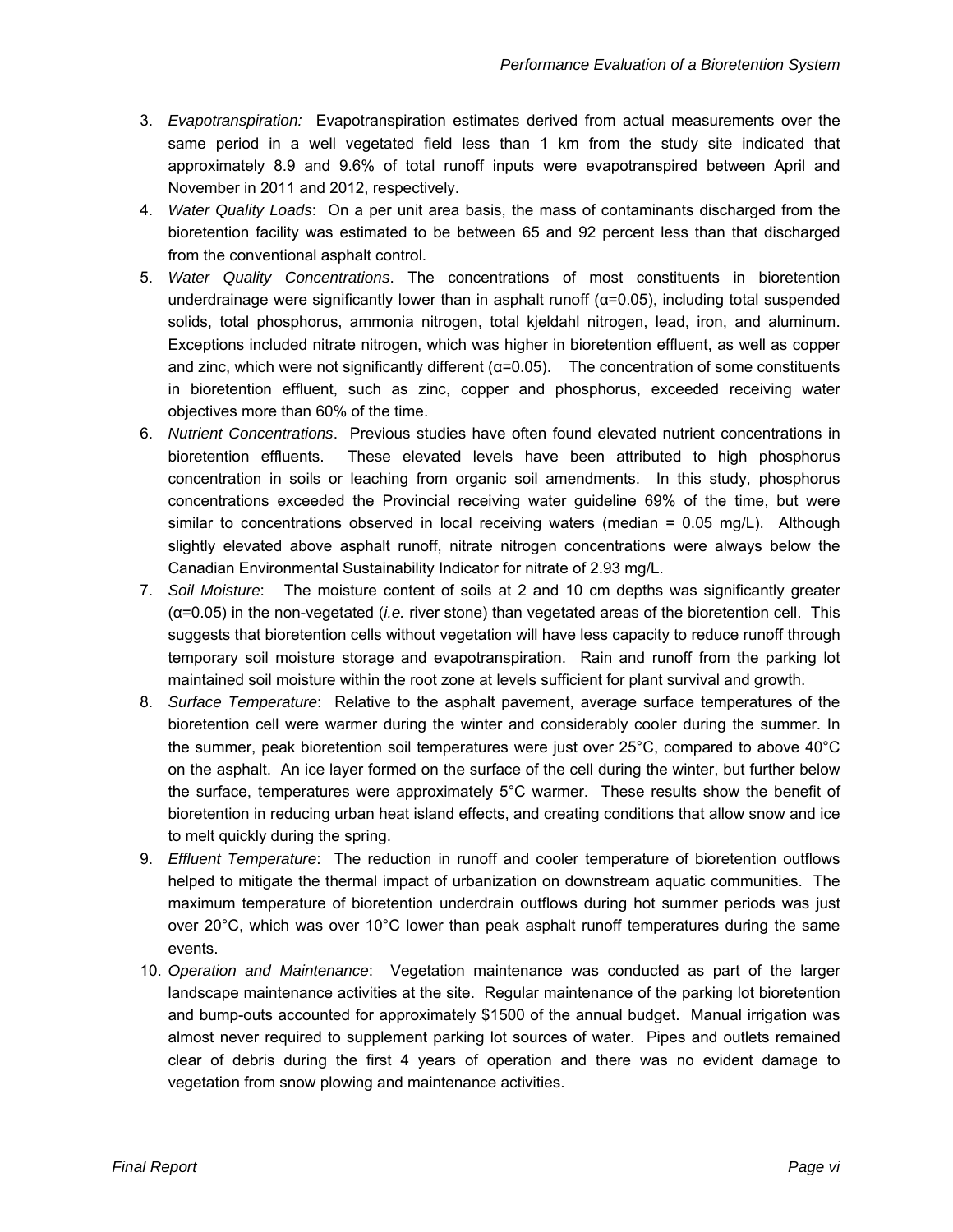#### **Recommendations**

This study has demonstrated the viability of bioretention as a stormwater practice under Greater Toronto Area soil and climate conditions. The following recommendations on bioretention design and further research needs are offered based on the results of this study.

#### Facility Design

- The soil filter media is a critical component of bioretention design that controls infiltration rates, surface ponding, water quality performance and long term maintenance needs. In this facility, the correct bioretention media was specified and purchased, but in situ tests revealed the media to have a finer texture than specified, suggesting that it was mixed or supplemented with other native materials and/or contaminated during the construction process. Soil media in bioretention facilities should be tested for grain size and permeability as part of the facility commissioning to ensure that the appropriate soil media has been used and that its properties have not been compromised by construction site runoff. Contracts with soil mixing companies should include clauses that guarantee that the material delivered meets required specifications.
- Despite the presence of a high percentage of silt and clay in the soil media, runoff infiltrated extremely well through the surface, with ponding occurring for less than 20 minutes during most large events. While further investigation is needed, this finding may lend support to reducing the high sand content in the current specification (from 88% to approximately 75 - 80%). The sand was specified to ensure good drainage, but it can also inhibit the establishment of some plant species and necessitate more manual irrigation than may otherwise be required.
- Underdrains should always be raised at least 30 cm in the cross section, even on low permeability soils, to provide the storage and hydraulic head needed to maximize infiltration. Further reductions in discharge volumes and peak flows can be achieved by restricting flow through the underdrain outlet, allowing treated water to discharge slowly over a 72 to 96 hour period.
- The bioretention cell evaluated in this study was surfaced primarily with river stone and some plants and shrubs. Vegetated area soils were shown to have lower soil moisture contents and higher capacities to retain runoff than neighbouring non-vegetated areas. Wherever possible, vegetation should be used in bioretention systems both to improve runoff retention and create the living soil conditions that help trap contaminants and maintain the long term infiltration capacity of the soil media.
- Current TRCA/CVC guidelines on bioretention systems recommend that the drainage area to bioretention facilities should be no more than 15 times the size of the facility footprint to ensure optimal performance over the life of the facility. In this study, the bioretention cell functioned well with a drainage-to-facility area ratio of 13:1, confirming that an area at least this size can be effectively treated without erosion or pre-mature sediment clogging.
- Gravel diaphragms or sediment forebays are often recommended in bioretention facilities to dissipate energy and provide pre-treatment of runoff. In this facility, runoff was directed across the full length of the cell with vegetation providing a pre-treatment filtering function prior to entering the filter media. The absence of soil erosion and strong growth of vegetation along the cell edges suggest that this method can be a viable alternative to other techniques that may require more space and offer less aesthetic appeal.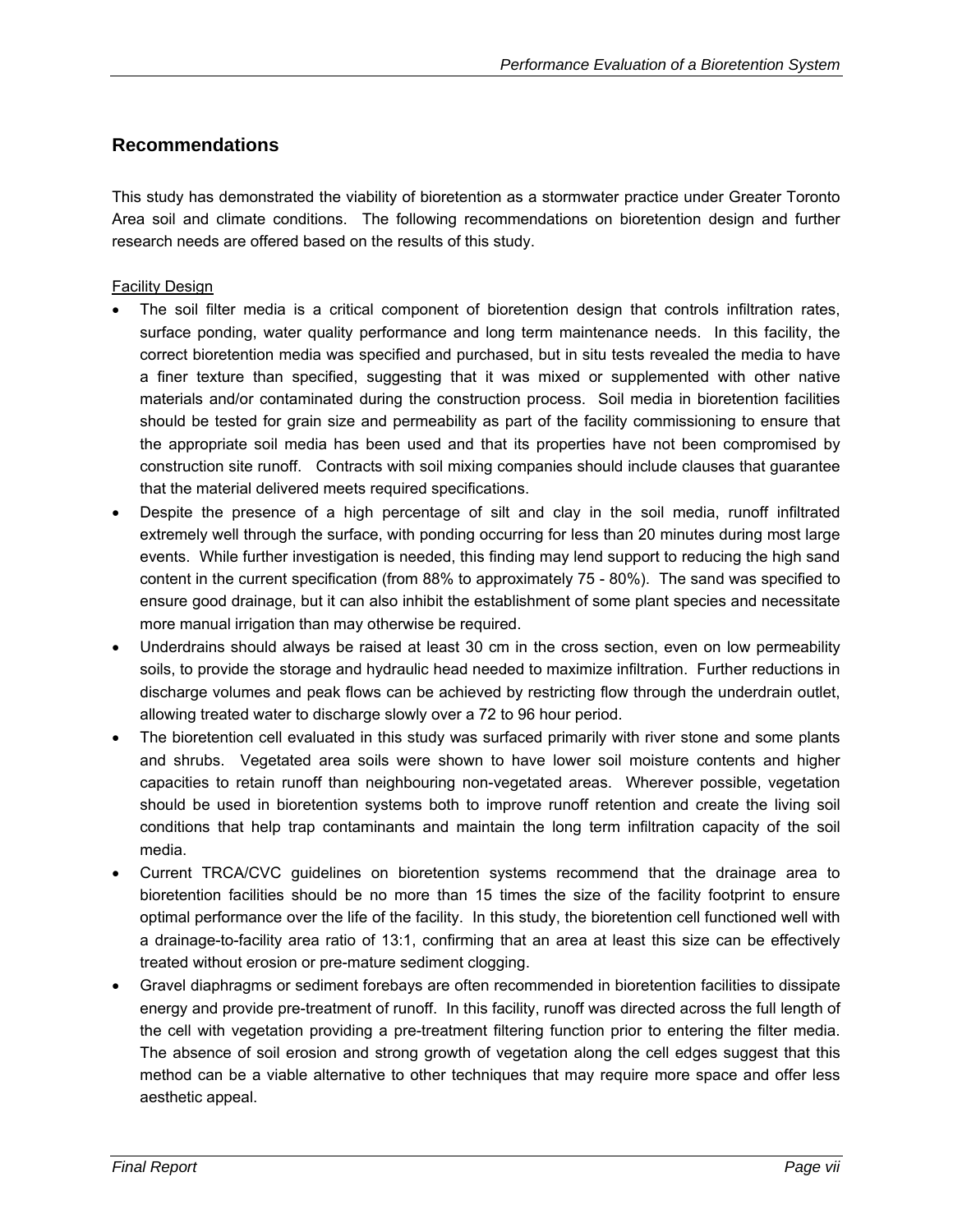Further Research Needs

- Further research on the long-term performance of bioretention facilities is needed to provide better data on the required frequency of maintenance, the interval at which full scale rehabilitation may be needed, and changes in functional performance over time.
- The role of vegetation and associated microbial processes in maintaining infiltration in bioretention facilities is not well understood. Further research is needed to identify the types of vegetation best suited to meeting the stormwater treatment and runoff control functions of bioretention, and how the selected cover types influence long term maintenance.
- The sandy filter media used in bioretention systems is designed to remove contaminants, support healthy plant growth, and allow rapid infiltration of runoff. In areas where plant growth is not a key consideration, however, clear stone filtration systems can be designed to infiltrate water at much higher rates while consuming less land area and providing similar runoff volume reductions. The performance of high flow rate systems from a water quality and overall operation and maintenance point of view requires further assessment in cold climate urban settings.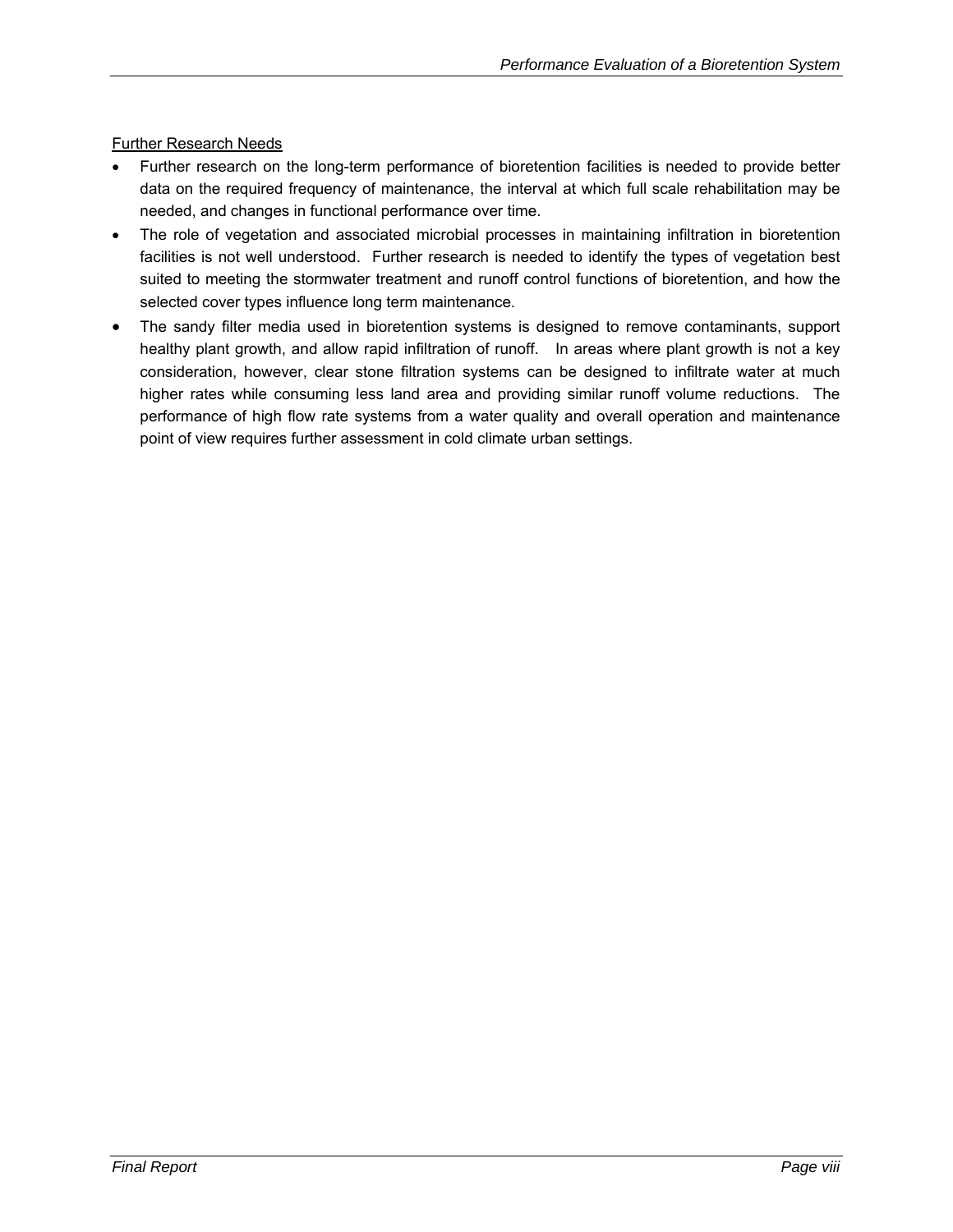# **TABLE OF CONTENTS**

|  |       | 5.1 Hydrologic Performance During the Warm Season (April to November) 14 |  |  |  |
|--|-------|--------------------------------------------------------------------------|--|--|--|
|  | 5.1.1 |                                                                          |  |  |  |
|  | 5.1.2 |                                                                          |  |  |  |
|  | 5.1.3 |                                                                          |  |  |  |
|  | 5.1.4 |                                                                          |  |  |  |
|  |       | 5.2 Hydrologic Performance During the Cold Season (December to March) 19 |  |  |  |
|  | 5.2.1 |                                                                          |  |  |  |
|  | 5.2.2 |                                                                          |  |  |  |
|  | 5.2.3 |                                                                          |  |  |  |
|  |       |                                                                          |  |  |  |
|  |       |                                                                          |  |  |  |
|  |       |                                                                          |  |  |  |
|  |       |                                                                          |  |  |  |
|  |       |                                                                          |  |  |  |
|  |       |                                                                          |  |  |  |
|  |       |                                                                          |  |  |  |

**APPENDIX A: Site Photos APPENDIX B: Hydrologic Summary Tables** 

**APPENDIX C:** Hydrographs and Hyetographs